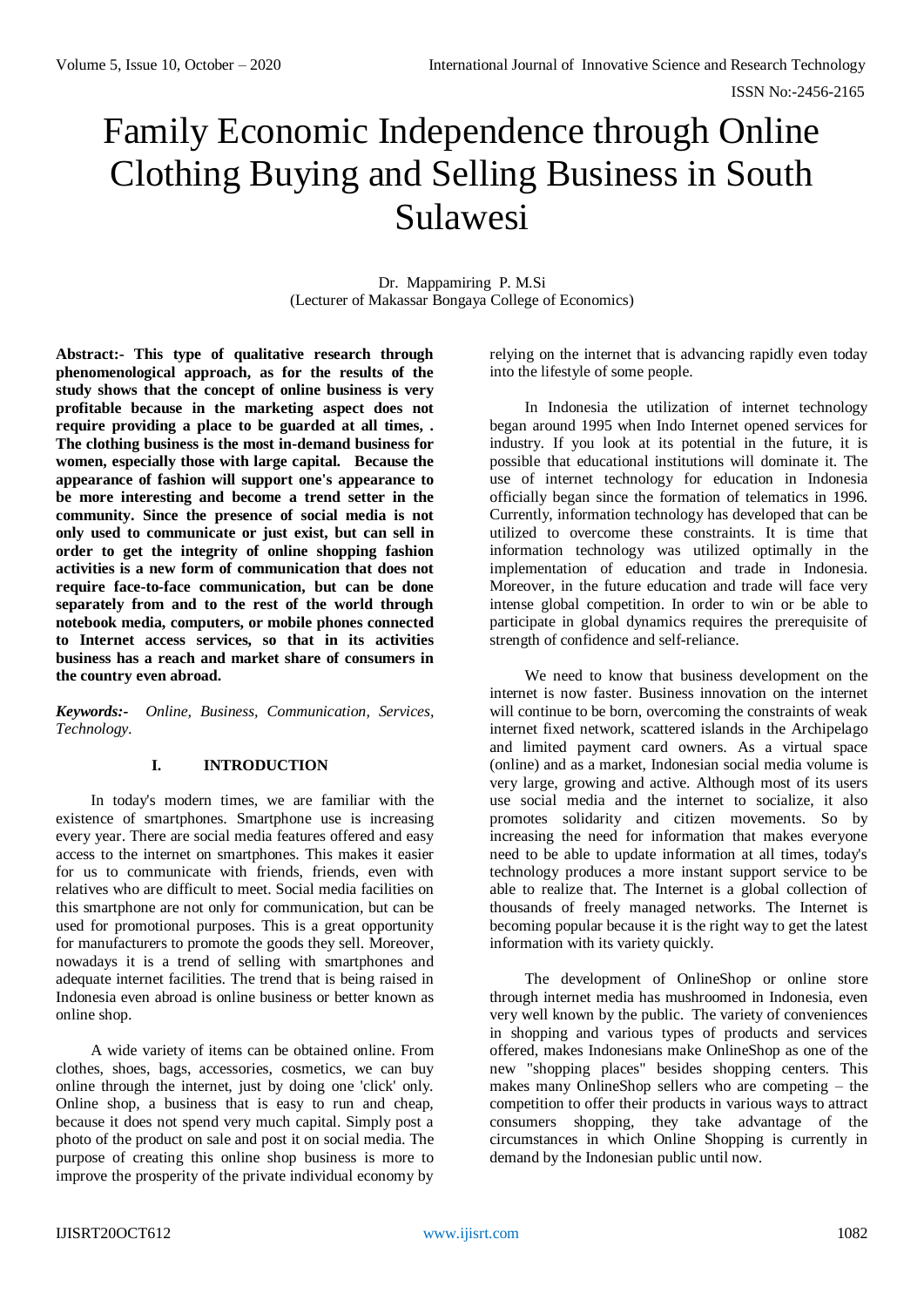Meanwhile, business people can use it to build businesses with unlimited market reach. There are many benefits that can be learned from the internet network, almost all areas can enjoy the benefits of the internet, such as business, banking, insurance, tourism, education and so on. The pattern of daily life has gradually changed since the creation of the internet. Business, trade, banking, insurance, tourism, education and various other fields have adopted the internet to support the creation of e-Business, e-Commerce, e-Marketing, e-Education, and so on. These changes will of course continue with the rapid development of the internet in Indonesia. The spread of internet facilities in various circles so that it allows entrepreneurs to increase their marketing online through Internet media, it is possible to market local products that they make so that it can be known by the public at large.

The Clothing business is much in the interest of women both teenagers and adult women, many people who take this business opportunity to become a promising future business. The clothing business is the most in-demand business for women, especially those with large capital. Not only large capital owners but for those with small capital or without capital can also have a business selling these clothes. This fashion at any time remains the needs of many people so this business opportunity remains the choice of many people.

The business of buying and selling clothes has many advantages compared to other businesses because without capital you can still run this business, when compared to other businesses, the risk of loss of this business is still minimal because the interest is very much. Buying and selling clothes becomes a tempting business object especially when it will be Eid or a certain day. The business of buying and selling clothes can be done anywhere even if you become an office worker growing fashion in Indonesia, it is inevitable. Fashion has become a very important part of Indonesian society's life. From famous models, capital artists to dignity and commoners still make fashion as one of the important things in her life. Ranging from fashion products that have big brands with fantastic prices, Chinese brand products or cheap local products, to imported secondhand products can also be a great opportunity in the world of fashion business.

South Sulawesi province is one of the largest provinces in Indonesia with several tribes living in it, such as Bugis, Makassar and Toraja tribes and various languages such as Bugis, Makassar language, Toraja language, Konjo language, and Enrekang language. In 2016, South Sulawesi's economic growth reached 7.2 %, while the largest contributor was Makassar city by 5.4 %. This economic growth was accompanied by the growth of Micro Small and Medium Enterprises (MSME) of 16,428 in Makassar spread across 15 sub-districts in 2018. MSME have a strategic and important role to sustain the Indonesian economy. This is due to the large number of industries available in every sector of the economy and its huge potential and absorbing the workforce. The program of digitization of MSME is very important because it is very beneficial for the

development of MSME, especially in Makassar. The role of MSME in Makassar is very helpful to the economy of its citizens when the national economy is in decline. In Makassar, MSME consist of various, gold and silver craftsmen, handicrafts and clothing. Online business becomes one of the most prominent.

## *PROBLEM FORMULATION*

1. How is the family's economic independence model related to online clothing sales business in South Sulawesi? 2. What are the advantages and disadvantages of online business selling clothes in South Sulawesi?

3. What is the family's economic independence strategy related to online clothes sales in South Sulawesi?

# **II. THE FOUNDATION OF THEORY**

#### *Online business*

Online business is all kinds of business activities conducted online (over the internet). Any business that is part of its activities or all biActivity of this online business can include online buying and selling activities, as well as providing services online, and many other types of businesses that we can find online in various industries. In essence, if you have a unique business idea or product, you can start selling it right away over the internet. That means everyone can start an online business. And if I may say, actually this is the same as we do trade transactions traditionally, but your office or store is online, so later we also have to decide what our business website will look like in the future. Government target until 2020, 8 million online MSME will be born including online clothing businesses.

Online businesses have the same principles as offline businesses. Because there still has to be goods and services that will be traded later, only in the online business various conventional activities begin to be replaced with online media, such as in terms of marketing and promotion. Online and offline business activities run in mutual support in an effort to achieve business goals. An online business is a business that can be run by anyone who has high intentions and passions. An online business is a potential business that can be applied to any business. Easy internet access and free online media services can be utilized by people who want to start an online business.

## **III. RESEARCH METHODS**

This study uses phenomenological approaches and is classified in qualitative descriptive research types. Data sources in this study include: Primary Data Source, Secondary Data Source. While instrument of this study is the researcher itself. The data collection techniques used are: Interview techniques, observations, documentation. While the data analysis techniques used are: Data collection, Reducing data reduction, Presenting data (data display), Drawing conclusions (drawing).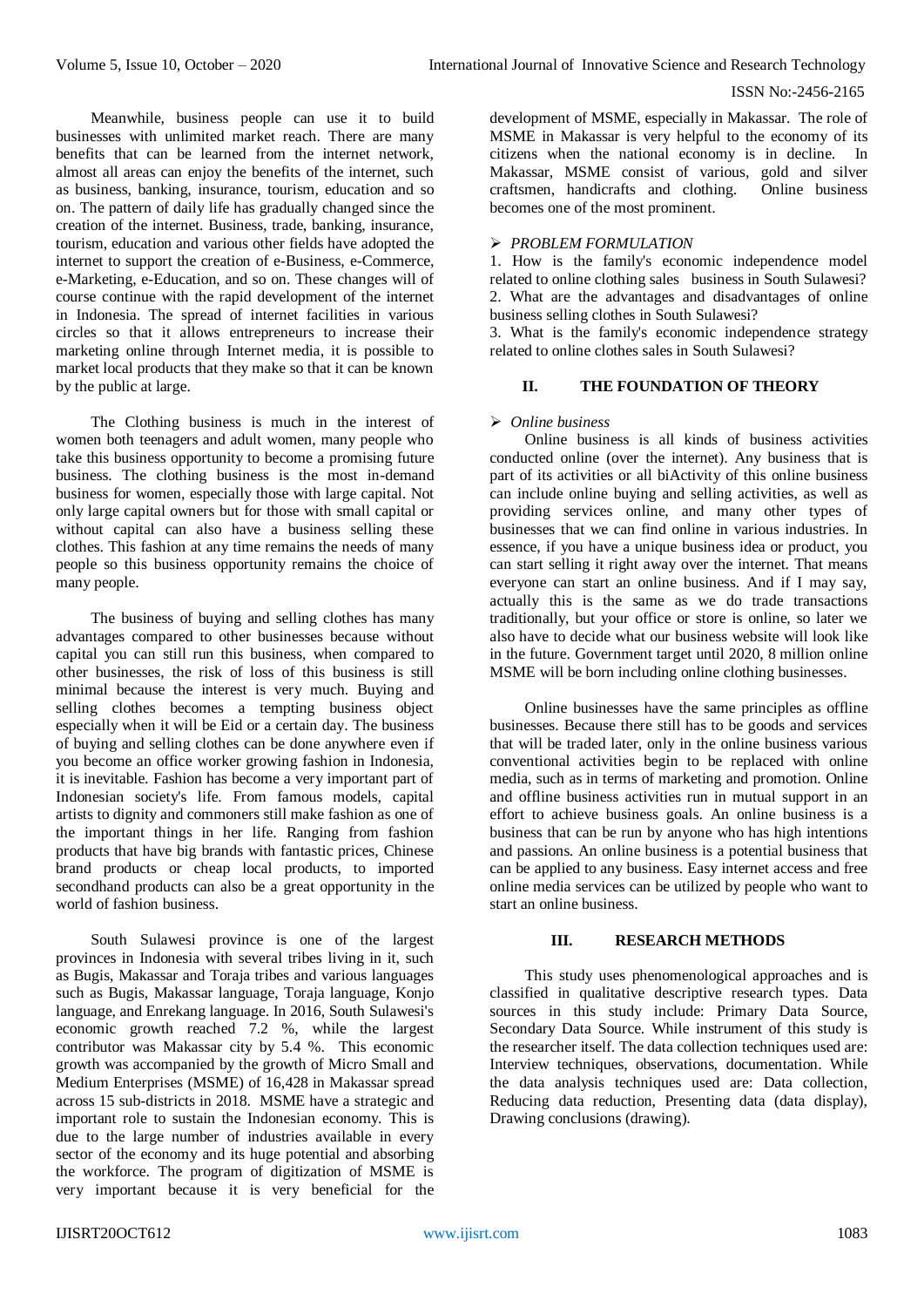#### **IV. DISCUSSION**

# *Family economic independence model related to online clothing buying and selling business in South Sulawesi*

Finding a business in the big and best-selling online in Makassar and South Sulawesi should be selective and require analysis first. Why? Because business done online requires thoroughness, perseverance and mastering modern internet marketing, so it can be a business today. As is well known, that business activists in Makassar have partly become an online business as the main job and some as a side job that can equally provide income in the form of money (both dollars and rupiah). Trend opens a side business that is done using the internet network, looks real and is really done by the people around Makassar City. So it is very reasonable in 2018, has become one of the creators of its own employment that makes the search for aspects of the business that must be fulfilled by workers to run an online business that believes its products can sell sweetly in makassar market.

In addition, the activists of this internet business also feel, that the expected profit when starting an online-based business is very large, and the entrepreneurs are also free from the cost of renting a shop that is notoriously very expensive. Not only that, online business people both as the main work and this side, can be done from home while taking care of children, lectures, school, cooking, during fasting, while traveling, when returning home or can also while looking for other side jobs that exist in the real world (offline). Based on our observations that have been visited and stopped by Makassar, there are some online businesses that have the potential to be the best-selling online business and are currently on the rise (booming or viral). Moreover, online business ahead of the fasting month (holy month of Ramadan) 2018. Among them is the sale of fashion products or clothing.

As it is known together, that everyone needs to update their fashion, including in this case for the citizens of Makassar, South Sulawesi and surrounding area. One of the types of online business today that steals enough attention and the best and best selling category in Makassar city is online fashion business or selling clothes online. Thus, this online business is one of the oldest businesses in the world and there is no death. Selling Muslim clothing has become one of the best-selling types of online business in Makassar and is still predicted to provide a big profit as well. Why? Because, the majority of Indonesians are Muslims, especially those who are Muslims will soon carry out the holy month of Ramadan (fasting). So this online business always has a lot of shoppers every day. Not to mention if Ramadan and or eid al-Fitr arrive surely this business will be flooded orderan. Talk about the business of selling fashion products (either clothes or clothing) online is not limited to just opening an online web store, but it can also be by opening a fashion boutique blog or by becoming a reseller and dropshiper at clothing manufacturers in Makassar or in prov South Sulawesi.

Speaking of online clothing business, there are business people in Makassar, the business people who are participating in advancing the economy of Makassar with the online business that it manages, namely Niniek Collection. Ms. Niniek Djamaluddin, who is more familiarly called Ms. Niniek, started her business without a special program first. The beginning of the establishment of niniek collection boutique is just a prank. Ms. Niniek designed her own clothes to wear at one of the events in the family environment. But as it turned out, among his relatives and friends at the time, the clothes he wore were so much liked that he was asked to design and make some pieces of clothing for his family and friends. He tried to raise the local wisdom of South Sulawesi in the design of his clothes through silk from South Sulawesi. Niniek Collection tries to combine silk fabric into silk batik made of fine and delicious to wear. Local culture is an interesting thing to sell, because many people outside South Sulawesi are interested in the Silk Cloth. Not only that, South Sulawesi people who live outside the island of Sulawesi sometimes miss and need silk fabric for various purposes.

Over time, Ms. Niniek's clothes became more and more like. Alhamdulillah positive response from many circles give positive energy to set up a boutique in Jalan Badak Lorong 1 No 1 Makassar City. This self-designed product is marketed both online and offline. Online sales can be found on our instagram @Niniek\_Djamaluddin. According to him, social media contributes a lot positively in growing his business. One of them is instagram which is very helpful in increasing online sales turnover. In developing the MSME business, the digitization of MSMEs becomes a very important medium in opening up the market and spreading potential demand. SMEs must continue to grow their business by improving information technology (IT) capabilities so that they can market their products digitally. Because, technological developments we can't resist. Inevitably, like it or dislike, who astau is not ready, we should be able to keep up with the flow of development. If not, then we will miss.

Niniek Collection's sales turnover continues to increase and competitiveness is high as it attracts customers through quality products and attractive packaging. It's a little tip from Ms. Niniek, that to attract customers, businesses must have good management and high creativity in designing its products as attractively as possible. In addition, the delivery system is also very important to note. Niniek Collection entrusts delivery services to JNE because it is trusted and never disappoints, JNE location is easy to find, the box is always neat and there is never any defects until it reaches the hands of consumers. During this time the delivery via JNE is safe and lacar jaya to several regions in Indonesia such as Jakarta, Kendari, Batam, and several other regions scattered throughout the archipelago.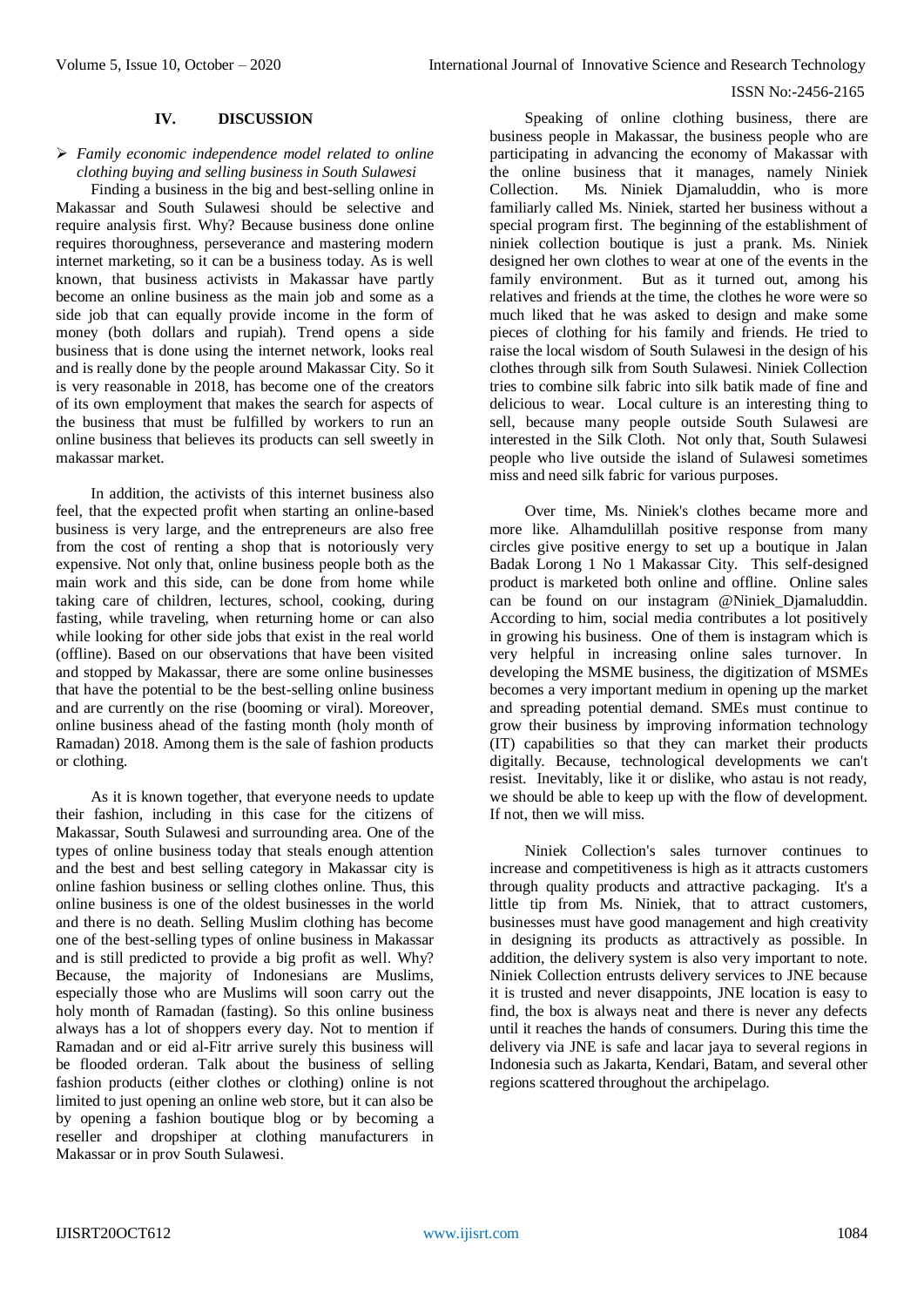# *Advantages and disadvantages of online clothing trading business in South Sulawesi*

Of the many items sold online, one of them is to buy and sell clothes online or commonly called online fashion. In South Sulawesi, especially Makassar city mushrooming online fashion business, fashion products sold online become a favorite of many people because it tends to be cheaper compared to the choice of more design types than offline retail stores. With a wide range of options from women's fashion, men's fashion, to children's fashion, the online fashion business is very profitable due to its high demand.

## *Advantages of Starting an Online Fashion Business*

## 1. Lasting Business

Fashion products are products that will not be timeless. Anyone needs clothes and accessories to support their daily appearance, it is not even uncommon for fashion to be used as a form of self-expression. So, fashion products are not something that only sells for a moment but all the time. Fashion products are always purchased and constantly evolving, but still you have to keep up with the booming fashion trends.

## 2. Product Not Expired

Unlike food, fashion products are considered the safest because they can not be worn at any time so as to reduce the risk of loss. If fashion products do not sell, usually products can be sold by providing discount promo, buy 1 get 1, or other types of promo. Promo is not only great for spending stock, but you can catch lots of new shoppers who will get to know your store and make a repurchasing.

# 3. Lots of Fans

Fashion products are always needed both children, men and women. In addition, fashion products also vary, you can sell many items in one store at a time, thus attracting more potential buyers. In addition, fashion products will sell hard at certain times, such as eid moments. This is a great opportunity for fashion sellers to make a lot of profit.

# 4. Easy Delivery

Another advantage in selling fashion products is easy packaging, because fashion products are not crockery, troublesome, and risk-taking that should be carefully packaged, such as using bubble wrap, cardboard, and other protective goods that certainly require their own capital.

# 5. Can Channel Hobbies

Everyone has different fashion tastes. Many of the fashion products sellers sell their own products from their own designs, in addition to channeling hobbies, you can also make a profit at once, such as diving while drinking water.

# 6. Flexible Pricing

Prices on fashion products are easier to raise or lower. This can be a boon for you to make more profit. Let's say you sell a model of clothing that is not sold in another store, you can increase the price as well as vice versa.

7. Small Capital

Fashion products tend to need less capital compared to other products. For example, if you're just starting a fashion business, you don't need to have too much stock. You can use the pre-order system to quickly return capital. Only after having a lot of capital, you can add more stock of goods. So, after knowing the benefits, are you interested in opening an online fashion business? Remember in addition to knowing the benefits, you should also consider all the risks. In starting any business needs careful planning. In addition to thinking about the advantages and risks, you also need to think about specific strategies so that your store can excel over others.

#### *While the drawbacks are as follows:*

## 1. Capital Is Quite Large

Indeed many say that the clothing business can be done with small capital. But reality isn't that easy. Even to become a Reseller, you still need Capital. The capital is usually for supplier quality trials. The reality is that the products we have purchased are not necessarily all sold out. there will definitely be stock settled even though it is only 1 or 2 pcs. While the likelihood of profit only ranges from 20% - 35%. So to find a profit that is cukkup a lot, means the Quantity of Sales must be boosted. Then What about manufacturers? Of course the capital issued will be even greater. Let's talk reality, currently selling clothes at boutique prices is very difficult if you are still considered Newcomer Brand. Most consumers are more interested in low prices. So in order to be able to provide a cheap price then producers must certainly be able to get hpp (Main Price of Production) that is cheap anyway. Usually to get a cheaper HPP most fabric and tailor suppliers set a minimum Quantity that is not small, then the production must be Bulk. Usually above 1Kodi or 20Pcs. if the fabric is usually above 50 meters or 100 meters or even there is a per-roll fabric. New you will get wholesale prices. You can calculate for yourself how much capital you have to spend to become a clothing manufacturer. Not to mention marketing costs, website creation, etc.

#### 2. Trend Is Easy

As I have told the advantages of the Fashion business that Fashion products are not easily stale. But that doesn't mean you can calm down to let the product settle. Because Trend Fashion is very dynamic. The lifespan of a woman's clothing trend is approximately 6 months - 1 year. then if you have many products that settle above 6 months, you should immediately install a new strategy or Plan B such as Sale, Massive Discount, or even Warehouse Wash. Because if left to be stored much longer. Models of these Products will look obsolete and miss the trend.

#### 3. Large Marketing Costs

Often the biggest mistake online fashionpreneur is not thinking about marketing costs. Marketing is considered as an intercubine only if it is quiet. Whereas Marketing is the second most pentiing thing after the Product. In this time often the obstacle encountered is marketing costs that are greater than the cost of production. That's why boutique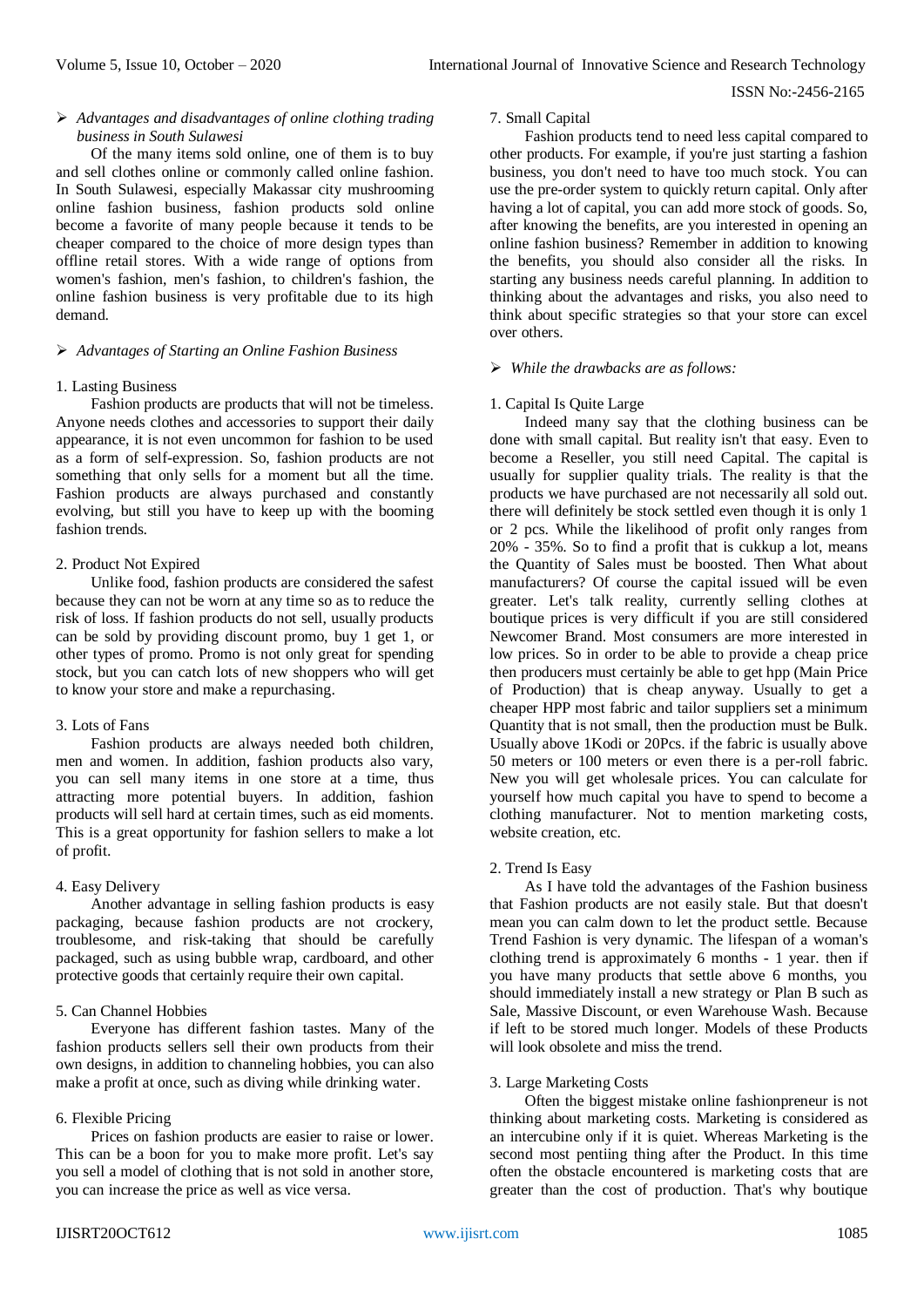clothes or well-known brands aren't cheap. Just imagine. To sniff out Selebgrams that have Followers above 100K alone can cost 400,000 - 600,000 per product item for 1 Post. So how's the ROI? I once tried to sniff out 2 Selebgram people who had a 500K follower at a cost of about 700,000 rupiah at the time. However the resulting Closing is not very satisfactory, the most advantage we can have is our instagrammable Product Photos that we can Post on IG and our Website as a Style reference or Lookbook. But it goes back to its own kind of product. Well, then what if endorse the artist? The average artist endorse for 1 product item can be charged a tariff in the range of 2m rupiah to 20jt rupiah. But if the return is worth it or not, I myself have never tried because the budget is still inadequate. It's just endorse. Not to mention fb and Instagram Ads, Google Adwords, Paid Promote Instagram, DLL

#### 4. No Longer a Primary Need

The difficulty of indonesia's economy lately makes clothing no longer a primary or primary need. Lately, shoppers' interest in shopping for clothes has declined greatly. This is seen once with the slump in turnover of Fashionpreneurs both Online and Offline. Like the small research I did during the exhibition in Ramadhan 2016 then in one of the Malls in Bandung. the average owner told me that in 2015 they were able to rake in turnover in the range of 150m - 200m in 1 month of Ramadan, but in Ramadan 2016 the average turnover of the Fshionpreneur was only about 75m - 90million, and decreased in 2017. Why would that happen? Surely because of the cost of living today that is getting harder and harder. Base prices and other costs continue to soar without being offset by sufficient income or salary, leaving consumers no longer including New clothes as their main list of needs anymore

#### 5. Relatively small RO (Repeat Order) level

Unlike easily depleted foods, clothing tends to have a longer lifespan. 1 shirt can be 1 year old or even 2 -3 years old when using quality materials and stitches. This means that the repeat order level of the consumer is not necessarily within 1 week of buying new products again. it could be waiting 1 month when payday, or 2 months, or even 1 new year to buy again. Unless your customer is a Reseller who sells your products.

#### 6. Lots of And Tight Competition

Lately, the number of people who start to literate business then a lot of new Fashionpreneur sprung up that we can see on Instagram, or Mall and Shopping Center a lot started popping Up New Fashion Brands. Even today more people are thinking of selling than buying. Even if you buy most want to sell again.

# *How is the family's economic self-reliance strategy related to buying and selling clothes online in South Sulawesi Strategies In the online apparel business:*

The point is, there is a difference between WANT being successful and COMMITTING to be successful. If you just want it without doing anything, then you won't be able to be successful. This is the reason why only a handful of people manage to achieve their goal of being successful, when almost everyone wants to be successful. Similarly, in the clothing business (Fashion) of Tana Toraja Regency, South Sulawesi Province (SULSEL), you must commit both in capital and time to start the business. In other words, you should always be creative, hard-working, and think uniquely to differentiate yourself from other competitors. There is no other way than hard work to succeed

# *10. Always Thirst for Improvement*

- *9. Take advantage of online tools*
- *8. Identify the target market*
- *7. Build a brand*
- *6. Create a Good Marketing Strategy*
- *5. Determining the Price*
- *4. Preparing the Production Process*
- *3. Organizing the Company*
- *2. Plan your Business in an organized manner*

#### *1. High commitment*

Someone who IS SUCCESSFUL is those who have mature and detailed business planning. The business plan doesn't have to be long and rambling, but it's quite short and solid. Some important points that should be included in the business plan are: The general description of the company (e.g. the name of the company, the industry it is involved in, the purpose of the company, and so on). Product summary (example: clothing products that can provide comfort without forgetting the latest beauty and clothing trends). Operational summary (e.g. production process, raw material, and operational process), Executive summary (includes key of the business model created). Create your own business plan and prove its effectiveness right now! If it works, don't forget to share this article with your friends who are also having trouble doing business. That way, you've helped your friends become more successful businesspeople.

Basically, the entire component in the company is an entity that must be integrated. In addition, it is important to take care of the legality of the company if you want smooth success without a hitch. By taking care of the company's tax structure and filing a legal entity, the company can run by fulfilling all its obligations and will obtain its rights in accordance with applicable law.

Knowing how the production process will be conducted is an important decision. You could choose to produce your own, or also take advantage of outsourcing. Whichever way you choose, one thing to be sure is quality control. It's the quality of this product that will determine your business, whether it's a good or bad reputation that you'll get. It is true to ensure that the quality of the product will cost a lot, as this is one of the biggest costs in the business other than the initial capital. But it's also what will determine your business's future development. Thus, ensure the right production process with good product quality.

Once you have a clear product and production process, you can now set the price. This price will affect the amount of profit you can earn. Profit itself is derived from the difference between the selling price and the fixed cost and